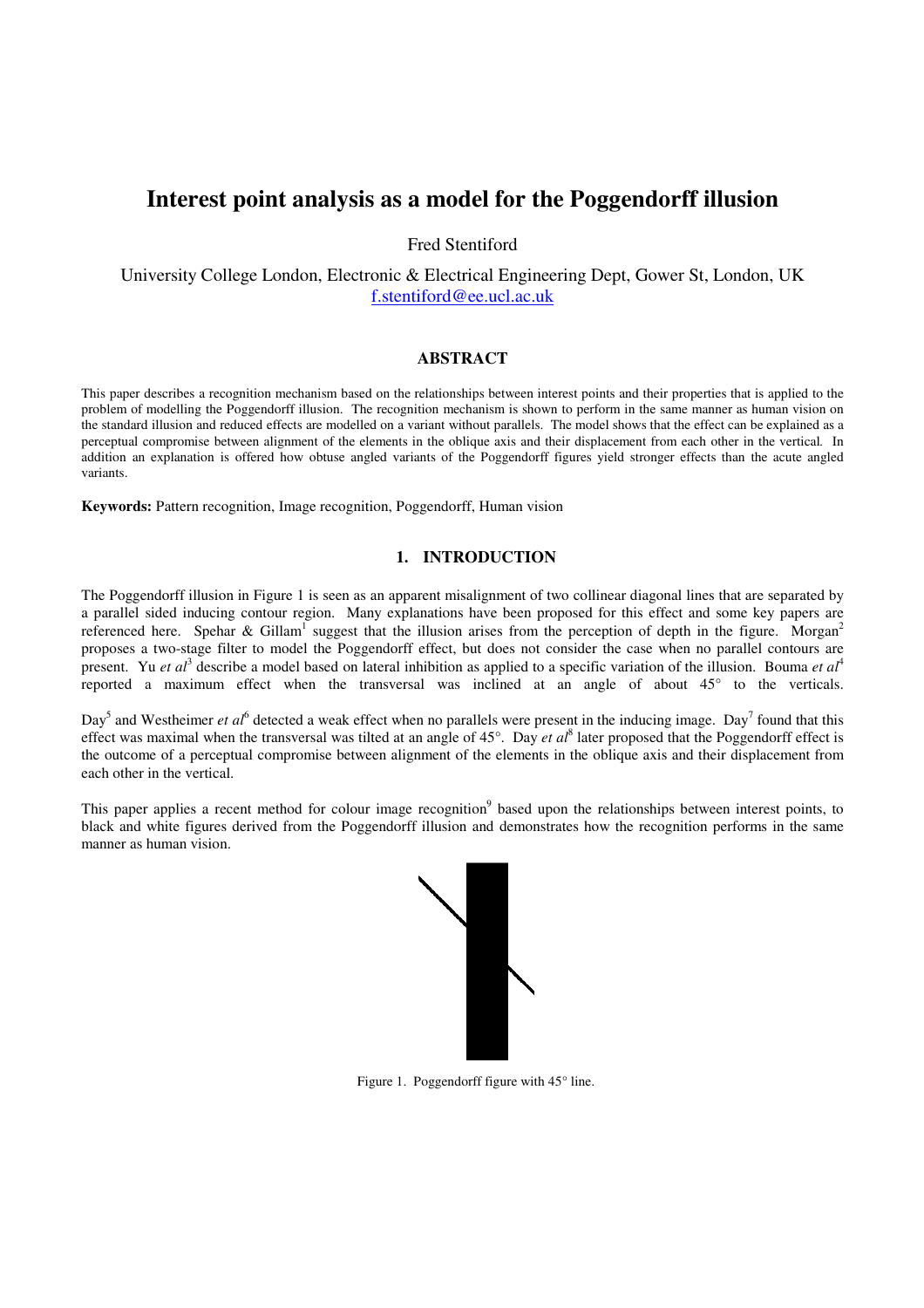

Figure 2. Potential region of interest around  $(x_1, x_2)$ .

#### **2. RECOGNITION MECHANISM**

Interest point generation begins with the selection of a number *n* of ordered pairs of black or white pixels  $(x_1, x_2)$  that differ in brightness in an image. Pixels  $\mathbf{x}_k$  within a circle C centre  $\mathbf{x}_1$ , radius  $r_1 = |\mathbf{x}_1 - \mathbf{x}_2|$ , are compared with the pixel  $\mathbf{x}_2$  (Fig. 2). The *significance S* of  $(x_1, x_2)$  is given by

$$
S = \left| \sum_{\mathbf{x}_k \in C} \mathbf{x}_1 - \mathbf{x}_k \right| / \left| \mathbf{x}_1 - \mathbf{x}_2 \right|^2 \quad (1)
$$

where  $|u^{x_k} - u^{x_2}| = 0$  and  $u^{x_k}$  is the brightness value (0,1) at pixel  $x_k$ . The orientation of the local gradient is given by

$$
\theta = \tan^{-1}\left\{ \left( \sum_{x_k \in C} x_1 - x_k \right)_y / \left( \sum_{x_k \in C} x_1 - x_k \right)_x \right\} \tag{2}
$$

Let  $\mathbf{x}_i$  and  $\mathbf{x}_j$  be interest points with orientations  $\theta_i$  and  $\theta_j$ . Let  $d_{ij} = |u^{x_i} - u^{x_j}|$ .

$$
\boldsymbol{x}_i
$$
 and  $\boldsymbol{x}_j$  match if  $d_{ij} = 0$  and  $|\boldsymbol{\theta}_i - \boldsymbol{\theta}_j| \le \varepsilon_1$  (3)

where  $\mathcal{E}_1$  is a threshold on gradient orientation difference.

Let  $\mathbf{x}_i$  and  $\mathbf{x}_j$  be interest points from image 1 and  $\mathbf{x}'_m$  and  $\mathbf{x}'_n$  be interest points from image 2 where

$$
\left|\mathbf{x}_{i}-\mathbf{x}_{j}\right| < R \text{ and } \left|\mathbf{x}_{m}^{\prime}-\mathbf{x}_{n}^{\prime}\right| < R \tag{4}
$$

The interest point pair  $(x_i, x_j)$  matches the pair  $(x'_m, x'_n)$  if  $x_i$  matches  $x'_m$  and  $x_j$  matches  $x'_n$  and

$$
\frac{\left(\mathbf{x}_{j} - \mathbf{x}_{i}\right) \bullet \left(\mathbf{x}_{n}^{\'} - \mathbf{x}_{m}^{\'}\right)}{\left|\mathbf{x}_{j} - \mathbf{x}_{i}\right|^{*}\left|\mathbf{x}_{n}^{\'} - \mathbf{x}_{m}^{\'}\right|} \geq \lambda \tag{5}
$$

The inner product in equation (5) constrains the difference in slopes between the pairs of points in each image to be less than a certain angle  $\varepsilon$ <sub>2</sub>

$$
\left|\boldsymbol{\varphi}_{ij} - \boldsymbol{\varphi}'_{mn}\right| < \mathcal{E}_2 \text{ where } \lambda = \cos \mathcal{E}_2 \qquad (6)
$$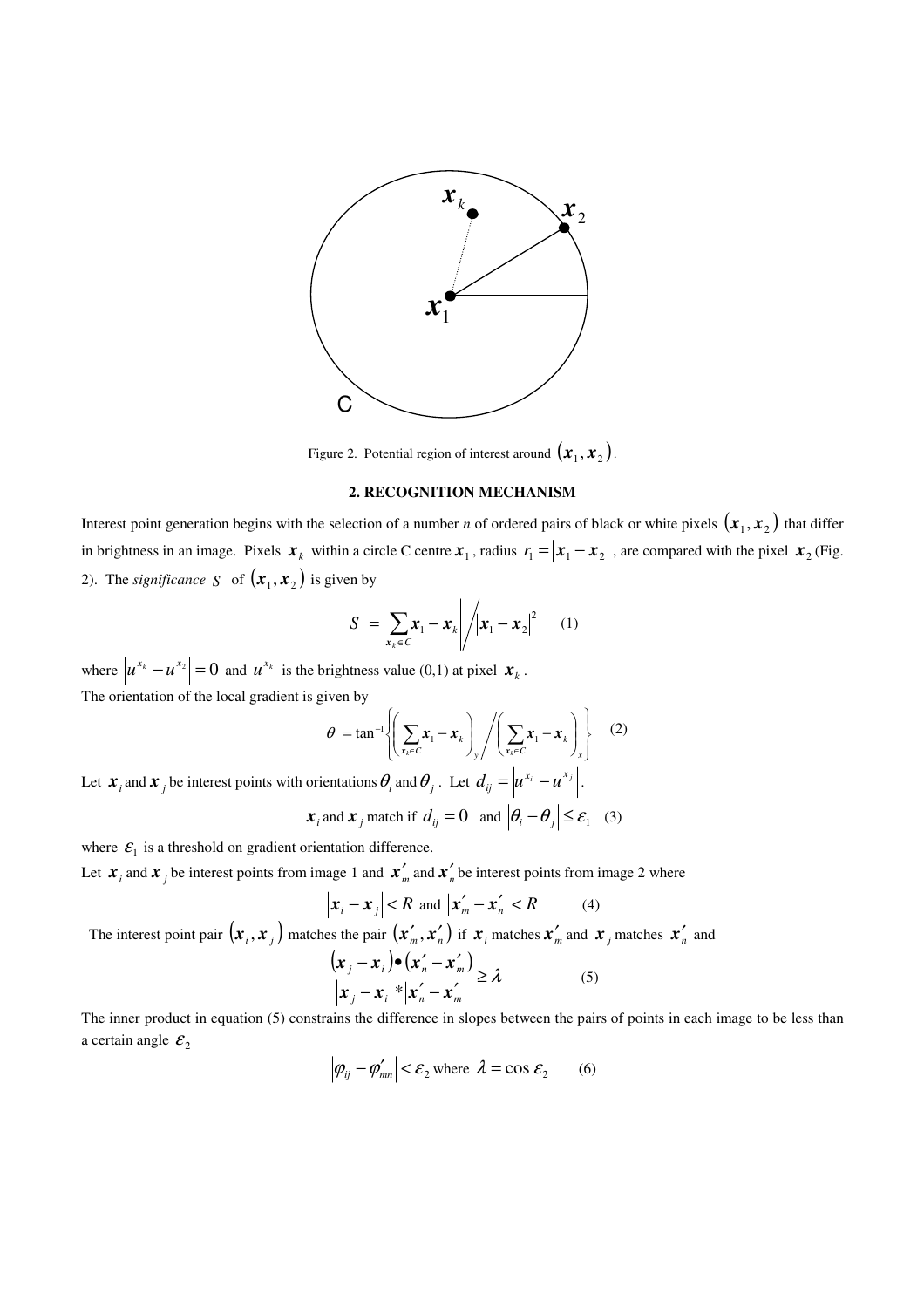

Figure 3. Matching cliques of size 3.

The matching of the pairs of interest points  $x_i$  and  $x_j$  and  $x_k$  has greater reliability if the pair  $x_k$  and  $x_i$  also match as this shows that all three matching points are in the same relative angular position in each image (Fig. 3). More generally the detection of *N* such points in each image that bear the same angular relationship to a high percentage *P* of the other points in the group will provide greater recognition reliability for larger values of *P* and *N*. The greater reliability is obtained by means of a trade off between the precision of the thresholds  $\mathcal{E}_1, \mathcal{E}_2$  and the associative power of larger cliques. Figure 4 shows 6 interest points in two images which all match in pairs in both images and form a clique<sup>9</sup>. The cyan lines connect matching interest point pairs, the red lines show the orientation of the local gradient and the circles define the area over which the gradient is calculated. The measure of similarity of image 1 to image 2 used in this paper is defined as the number of matching pairs of interest points  $(x_i, x_j)$  in image 1.

The relationship between points is not dependent upon their separation or absolute position and therefore the similarity measure is translation and scale invariant. However, the relationship between points is only partially orientation invariant.

#### **3. RESULTS**

A series of Poggendorff figures (320x320 pixels) are analysed by measuring the similarity between a continuous transversal line and a range of figures in which the right-hand line segment is shifted to a series of 10 positions in 6 pixel steps on either side of the collinear position (Fig. 5). The line segments are collinear in position 4 in all cases. Transversals at angles of 30°, 45° and 60° are analysed and in all experiments  $(\mathcal{E}_1, \mathcal{E}_2, R) = (27^{\circ}, 11^{\circ}, 200)$ .

|           |  |  |  |  | 1   2   3   4   5   6   7   8   9   10                 |  |
|-----------|--|--|--|--|--------------------------------------------------------|--|
|           |  |  |  |  | 60 204 180 190 294 342 372 446 410 284 306             |  |
|           |  |  |  |  | 45    72  110  206  266  156  132  264  294  156    14 |  |
| <b>30</b> |  |  |  |  | 8 8 44 102 132 112 332 140 142                         |  |

Table 1. Similarity scores for 30 $^{\circ}$ , 45 $^{\circ}$  and 60 $^{\circ}$  transversals in each of 10 positions (4 = collinear position).

Similarity measures are shown in Table 1. Peaks are seen at position 7 for 60°, 8 for 45° and 8 for 30°. There is also a subsidiary peak at the collinear position 4 for the 45° transversal (Fig. 6). Figure 7 shows the interest point pairs that match interest point pairs on the 45° traversal corresponding to the maximum value in Figure 6. Transversals at 75° and 90° were found to produce no significant peak.

The analysis was also carried out on 45° oblique lines without the vertical parallels (Fig. 8). A peak occurs at position 7, but other values are relatively high (Fig. 9, Table 2) and the peak is not as prominent *c.f.* Figure 6.

Table 2. Similarity scores corresponding to Figure 8.

|  |  | $1 \mid 2 \mid 3 \mid 4 \mid 5 \mid 6 \mid 7 \mid 8 \mid 9 \mid 10$ |  |  |  |  |
|--|--|---------------------------------------------------------------------|--|--|--|--|
|  |  | 45 778 760 762 760 760 788 832 810 786 734                          |  |  |  |  |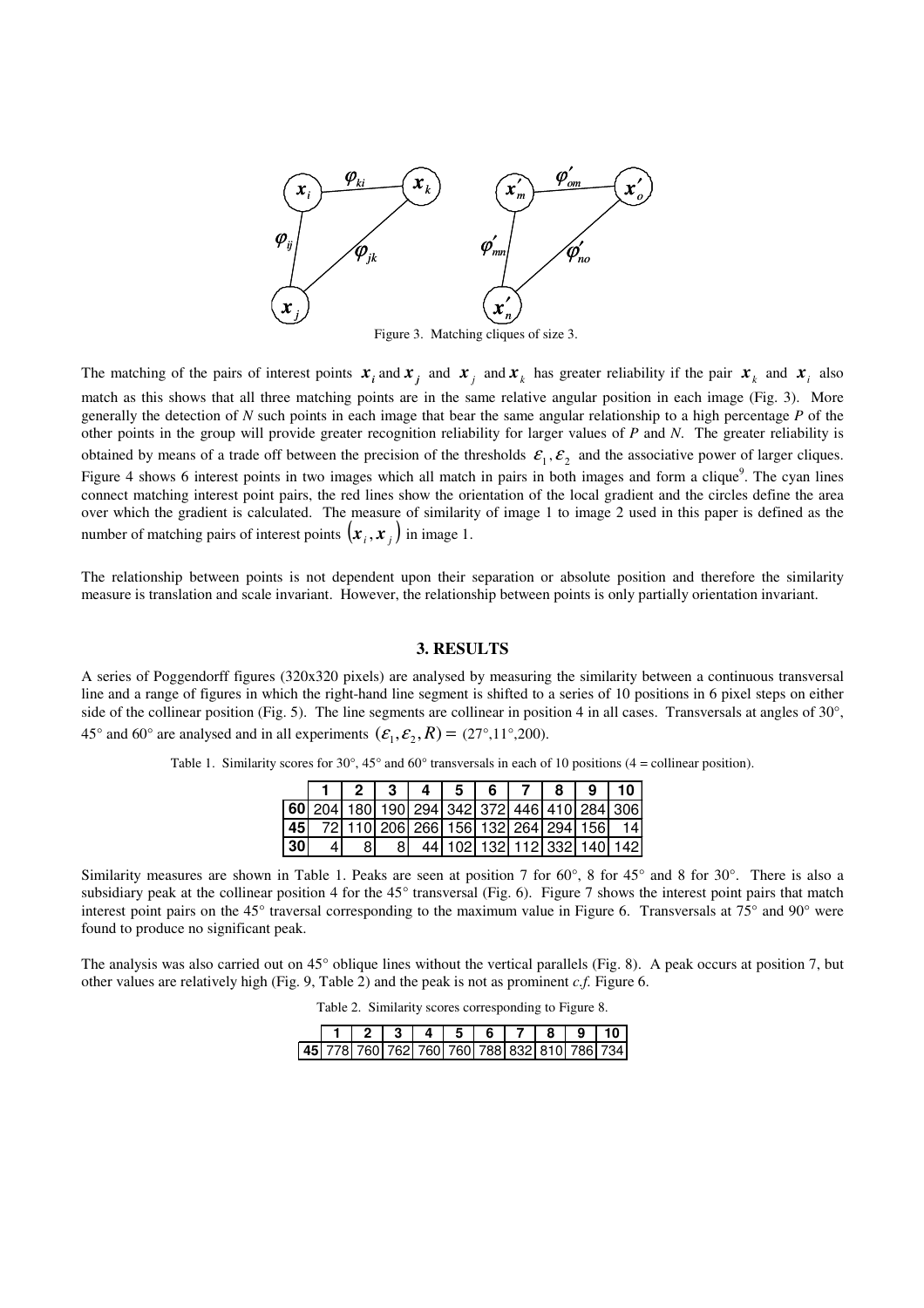







Figure 6. Similarity scores of 45° Poggendorff Figure 7. Matching interest point pairs corresponding figures to 45° transversal. to the peak score in Figure 6.



Figure 8. 45° transversal and shifted versions of segmented oblique.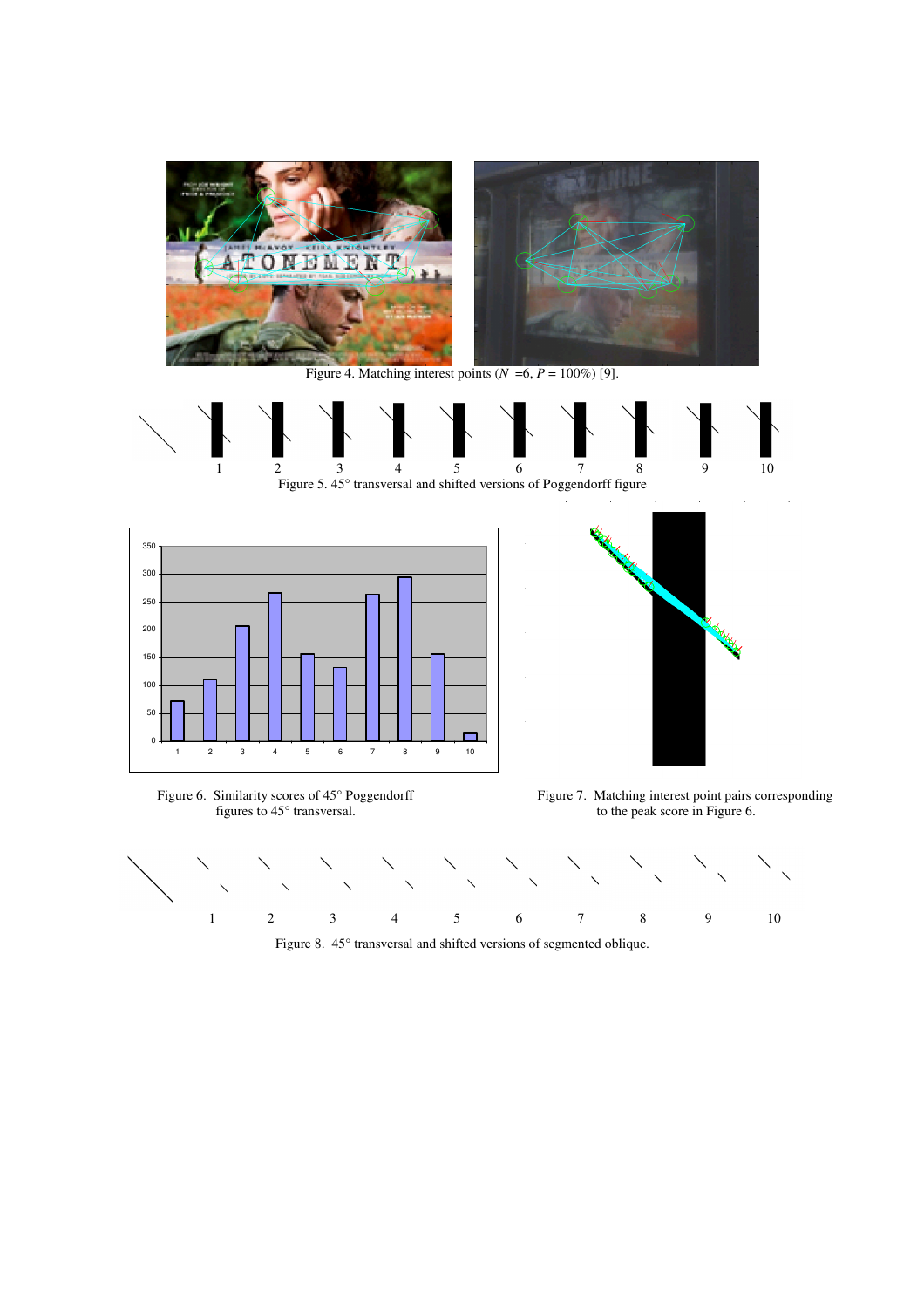

Figure 9. Similarity scores of 45° oblique line segments to 45° transversal. (4 = collinear position).



Figure 10. Matching interest point pairs between a white triangle and the Kanizsa figure.

## **4. DISCUSSION**

The potential research interest in a visual recognition mechanism is increased if the performance demonstrates parallels with human visual behaviour. An early experiment employing maximal matching cliques measured the similarity of a white triangle with the Kanizsa triangle. A strong similarity was indicated in which interest point pairs in the Kanizsa figure matched those along the sides of the white triangle (Fig. 10). It might therefore be inferred that such features present in the Kanizsa figure stimulate the perception of the triangle edges in the human visual system. However, more objective results are not easily produced in this case. In contrast the Poggendorff illusion presents a specific geometric distortion concerning straight lines that can be tested.

The results in this paper show that the recognition mechanism produces high similarity scores between continuous transversal lines and Poggendorff figures where the line segments are offset from the collinear position. The peaks occur in the same direction of shift as reported in psychophysical investigations of human vision<sup>4</sup>. The most prominent peaks occur with transversals inclined at the smallest angles to the vertical and decrease towards the perpendicular position (90°). Bouma *et al*<sup>4</sup> found a peak at 45°, but was measuring angular displacement rather than shift which is larger for smaller angles.

The highest similarity scores occur when sufficient matching interest point pairs lie within a distance *R* of each other whilst at the same time subtend an angle of less than  $\mathcal{E}_2$  with a point pair on the continuous transversal. In the collinear position all interest points on the oblique line segments subtend a small or zero angle with the transversal, but many pairs are separated by distances greater than *R*. Large shifts can bring point pairs closer but subtend large angles with the transversal. This means that maxima occur at intermediate compromise positions as suggested by Day<sup>8</sup> (see Fig. 7).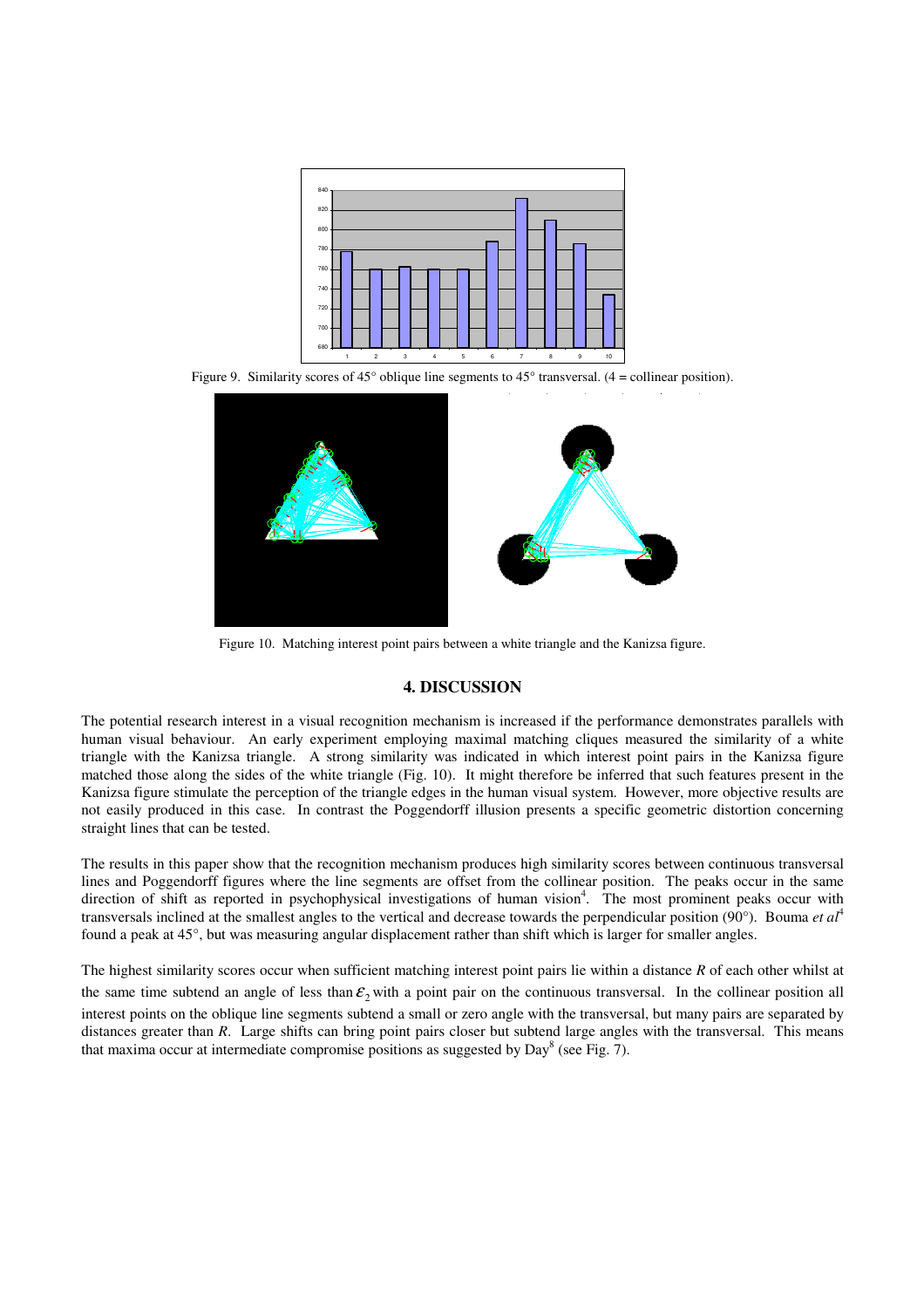

Figure 11. Matching interest point pairs that include interest points on the vertical edge. (Magnified section shown here.)



Figure 12. Acute angled and obtuse angled variants of the Poggendorff illusion.

The analysis of figures with no parallels also yielded a peak although this was not as prominent as with the conventional Poggendorff figures. This was also in agreement with earlier behavioural experiments<sup>5,6,7</sup> .

It was observed that some matching point pairs included points on the verticals and nearly always within the obtuse angled sector A (Fig. 11). This occurs because the threshold  $\mathcal{E}_1 = 27^\circ$  is large enough to allow gradient orientations along the continuous transversal to match those along the vertical whilst still possessing a slope sufficiently close to the slope of the matching point pairs in the transversal ( $\mathcal{E}_2$ <11°). Fewer interest points along the vertical within the acute angled sector B are available for matching point pairs because these are closer to those in the line segment and most therefore fail to satisfy  $\mathcal{E}_2$ <11°. This aspect of the analysis is consistent with psychophysical findings by Day<sup>5</sup> who found that obtuse angled variants of the Poggendorff figures yielded stronger effects than the acute angled variants (Fig. 12).

The extra matching of interest points along the verticals is also consistent with the relatively weaker effect experienced when the verticals are absent in the case of oblique lines alone (Fig. 8).

The interest points defined in this model could correspond to simple or complex cells in the primary visual cortex that are tuned to the same orientation as the interest points. It might also be conjectured that the relative orientation  $\mathcal{E}_2$  of pairs of interest points is represented by a grouping of cortical connections in which relative orientation is reflected by the same cortical architecture as with the simple and complex cells. Maximal cliques of matching interest points would then correspond to the selection of the largest groups of cells in the visual cortex firing simultaneously and thereby signifying a recognition event. This interpretation is analogous to the notion of Neural Darwinism by Edelman<sup>10</sup> in which he points out that neurons that fire together wire together and can form a mechanism for recording and recalling experience.